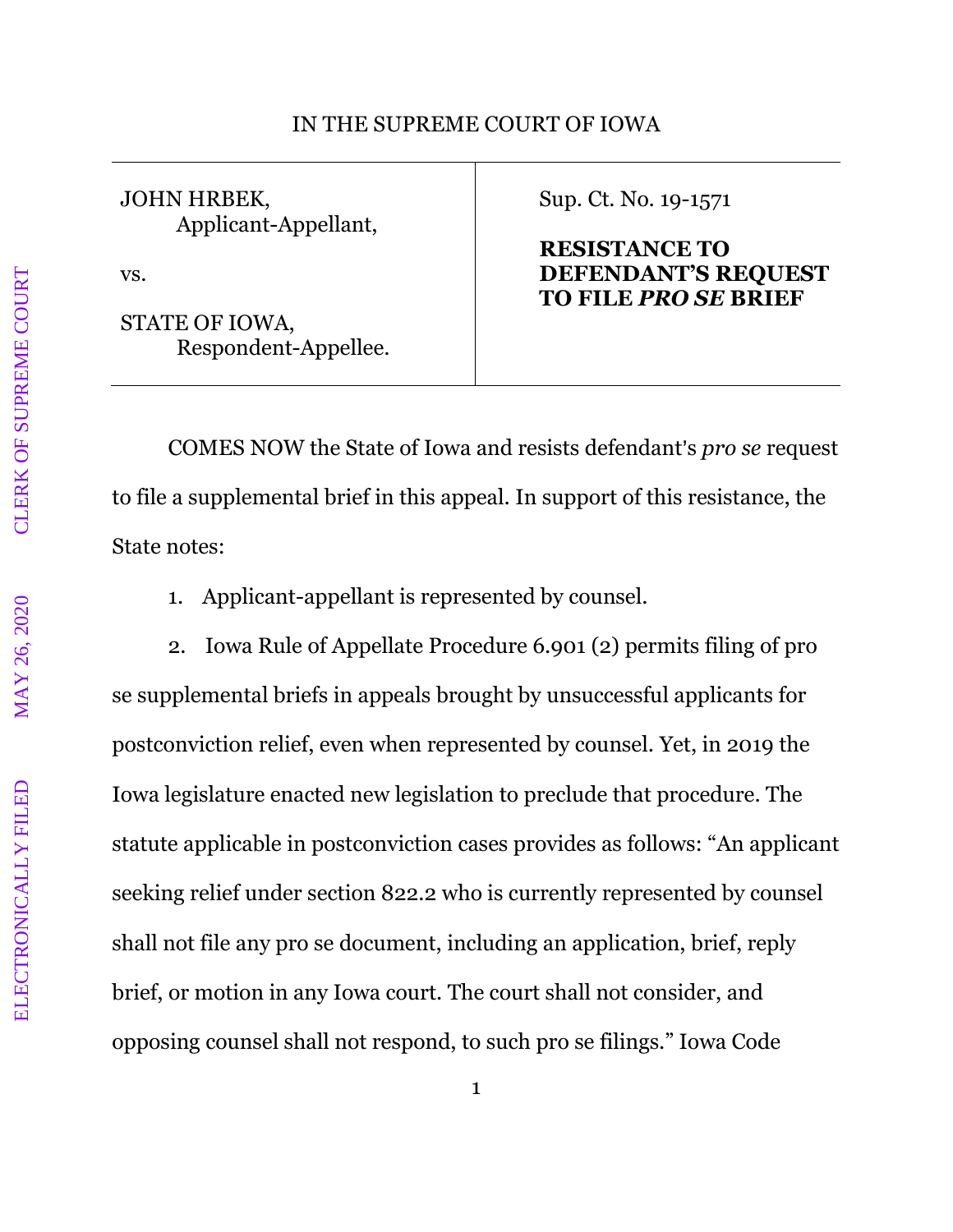section 822.3B (1) (codifying 2019 Iowa Acts ch. 140, S.F. 589, section 35). The State submits section 822.3B(1) applies to all pending postconviction appeals and does not offend the due process.

3. In *James v. State*, 475 N.W.2d 287 (Iowa 1991), this Court notes that "unless the legislature clearly indicates otherwise, 'statutes controlling appeals are those that were in effect at the time the judgment or order appeal from was rendered.'" *Id.* at 290 (quoting *Ontjes v. McNider*, 224 Iowa 115, 118, 275 N.W.2d 328, 330 (1937)). The applicant has not filed his pro se supplemental brief and it is now May 26, 2020, well after July 1, 2019, the effective date of the act. The discretionary review challenging the application of the statute in the district court was not granted until after that date as well. Though discretionary review was granted on the issue of whether the act could constitutionally apply in the district court, the question still arises whether section 822.3B should be given effect in the appellate court.

4. While it is true that criminal defendants at trial enjoy a right to counsel or to act *pro se*, U.S. Const. amend. VI, XIV, Iowa Const. art. I, § 10; *see generally Faretta v. California*, 422 U.S. 806, 819 (1975); *State v. Rater*, 568 N.W.2d 655, 657-58 (Iowa 1997), they do not have a right to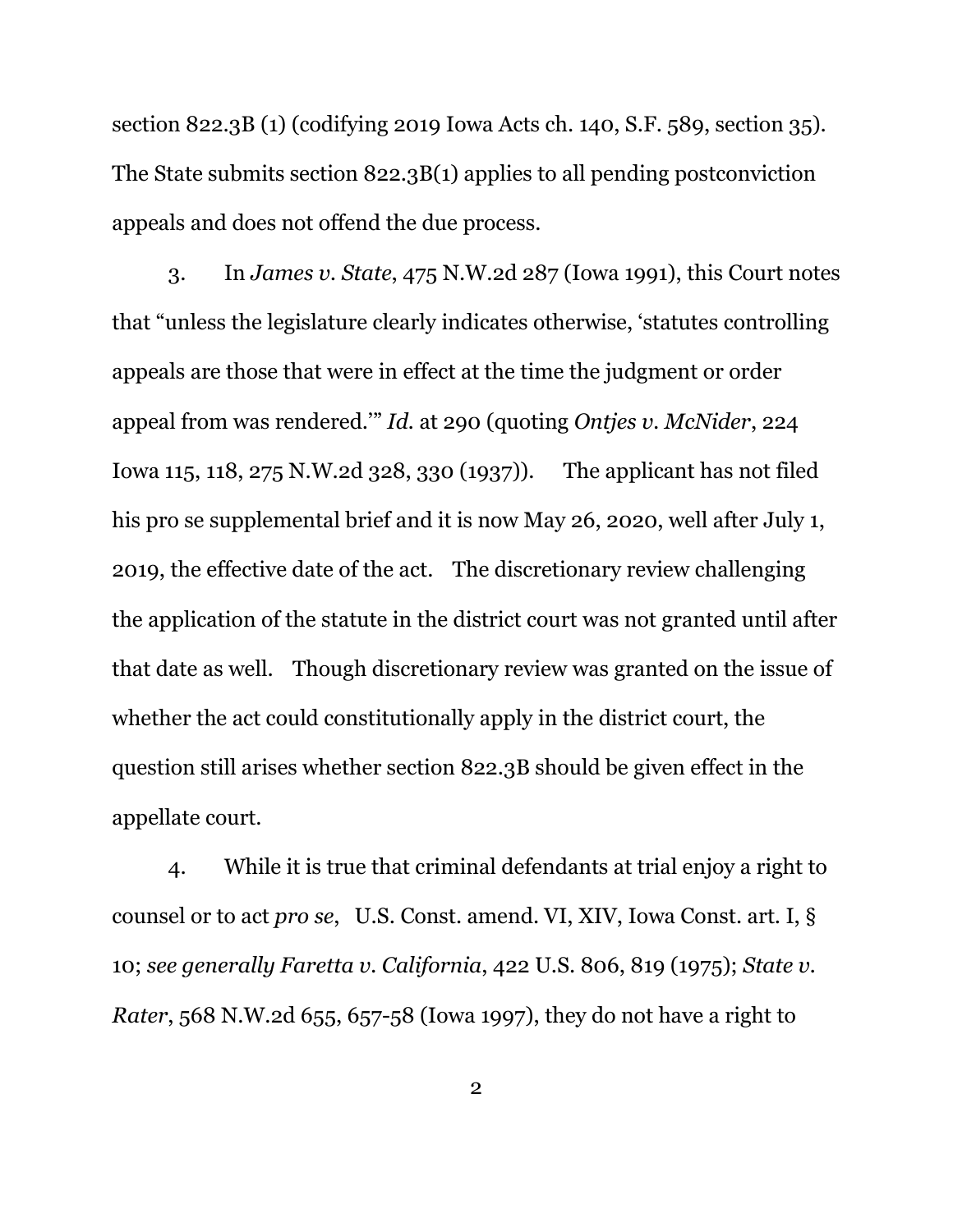*both*. *State v. Hutchison*, 341 N.W.2d 33, 41-42 (Iowa 1983). And a criminal defendant has no constitutional right to self-representation or hybrid representation on appeal. *Martinez v. Court of Appeal of California, Fourth App. Dist.*, 528 U.S. 152, 163 (2000). States are free to prohibit hybrid representation, at trial or on appeal. *See*, *e.g.*, *Commonwealth v. Jette*, 23 A.3d 1032, 1036 (Pa. 2011) (citing *Commonwealth v. Reid*, 642 A.2d 453, 462 (Pa. 1994) *cert. denied* 513 U.S. 904 (1994)). Most states bar hybrid representation by case law, rule, or statute. *See*, *e.g.*, 201 Pa. Code § 65.24; Okla. R. App. P. 3.4(E); *Dagostino v. State*, 675 So.2d 194, 195 (Fla. Dist. Ct. App. 1996); *State v. Minkner*, 957 N.E.2d 829, 832 (Ohio Ct. App. 2011). Thus, the Legislature may preclude pro se supplemental briefs. Indeed, the authority to preclude pro se supplemental briefs in postconviction cases can only be strengthened by the fact there is no constitutional right to counsel in postconviction cases. *See Allison v. State*, 914 N.W.2d 866, 871 (Iowa 2018). This review was not sought until well after the effective date of the statute precluding *pro se*  participation

5. State government powers are divided among the legislative, executive, and judicial departments, "and no person charged with the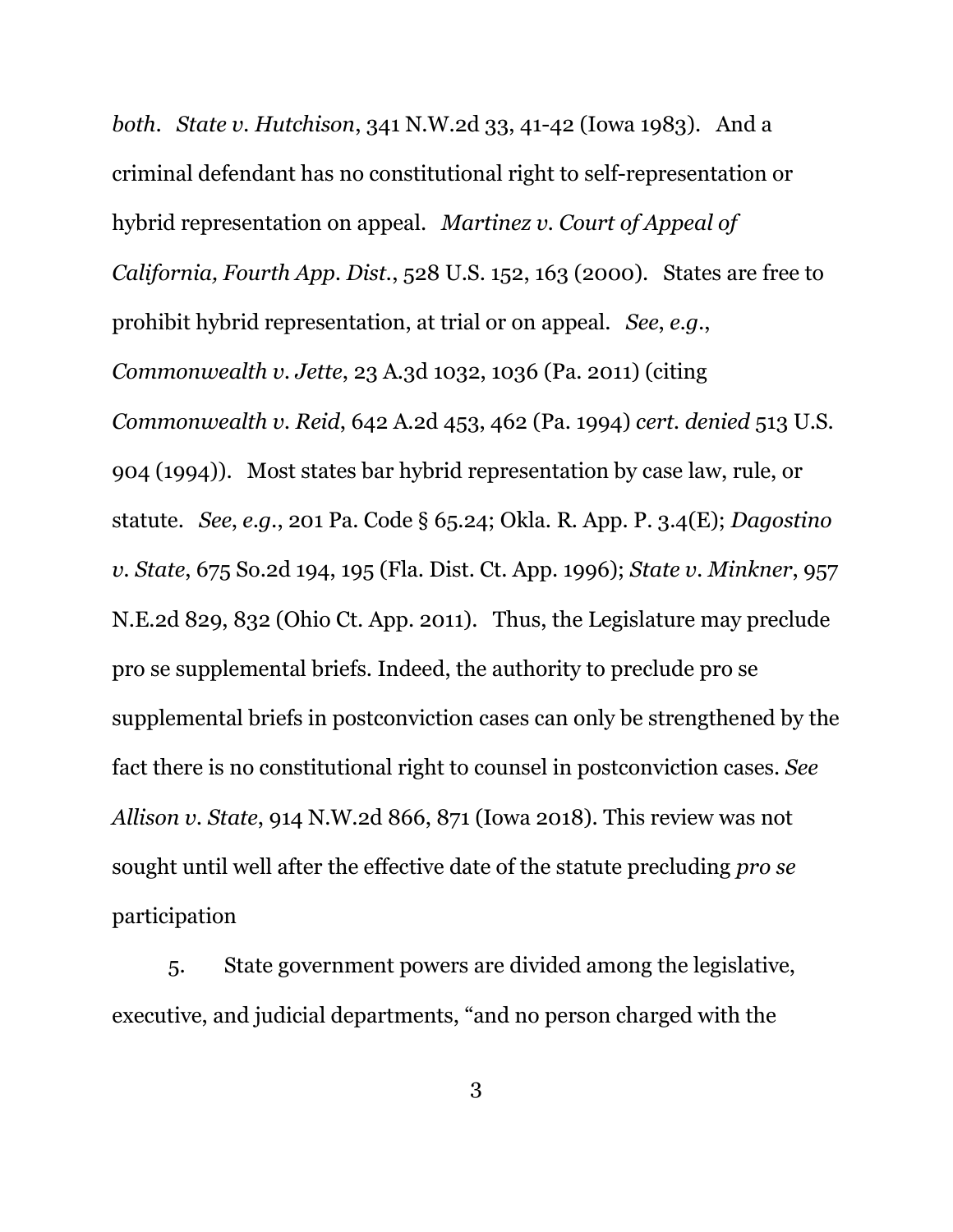exercise of powers properly belonging to one of these departments shall exercise any function appertaining to any of the others." Iowa Const. art. III, § 1 (departments of government). "The judicial power shall be vested in a supreme court, district courts, and such other courts … as the general assembly may … establish." Iowa Const. art. V, § 1. The judicial power includes the power to promulgate the common law – "a body of law that develops and derives through judicial decisions, as distinguished from legislative enactments." Black's Law Dictionary 276 (6<sup>th</sup> ed. 1990).

Under the Iowa Constitution the Iowa Supreme Court shall have appellate jurisdiction in "chancery" cases. Iowa Const. art. V, sec. 4. It is also "a court for the correction of errors at law." *Id*. But for either type of case, the court may only act "under such restrictions as the general assembly may, by law, prescribe." *Id*.

As such, the legislature has the power to and has enacted a variety of rules governing how the Supreme Court conducts its business. For example, it has proscribed who may directly appeal and who must seek discretionary review. Iowa Code secs. 814.5, 814.6. It has conferred its own power on the Court to adopt additional rules governing discretionary review. *Id*. sec. 814.1(2). Further, it has compelled the appellate courts to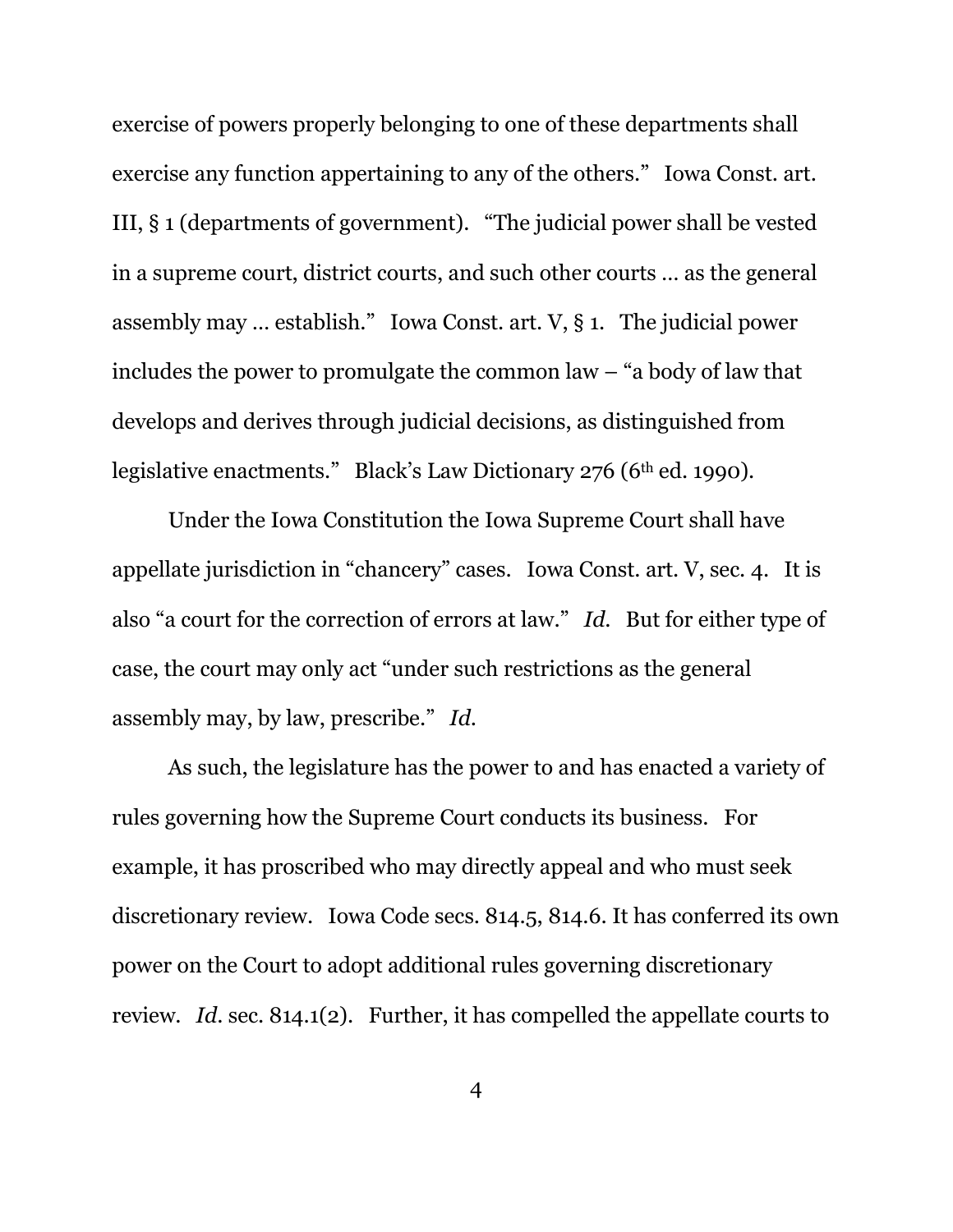place criminal cases ahead of civil cases, and has cut off the jurisdiction of the court once *procedendo* issues. *Id*. secs. 814.15, 814.25.

In the absence of a legislative or constitutional provision, the court may exercise whatever inherent powers it had at common law to make rules of procedure. *Iowa Civil Liberties Union v. Critelli*, 244 N.W.2d 564, 568- 69 (Iowa 1978). When the legislature prohibits a practice by statute, that provision controls. *Id*. When it comes to rules of procedure, "[i]f the general assembly enacts a bill changing a rule or form, the general assembly's enactment supersedes a conflicting provision in the rule or form as submitted by the supreme court." Iowa Code sec. 602.4202(4); *Root v. Toney*, 841 N.W.2d 83, 90 (Iowa 2013) (concluding Iowa Code section 4.1(34) for timeliness of filings controlled over Court's supervisory order governing closure of clerks' offices). The legislature has excused the Supreme Court from the necessity of submitting some rules of appellate practice to the legislative council. Iowa Code sec. 602.4201 (3)(d). But the general rule pertains that a statute controls over any conflicting rule. Sec. 602.4202 (4). Here, Iowa Rule of Appellate Procedure 6.901(2) heretofore permitted pro se supplemental briefing. The legislature abrogated that rule.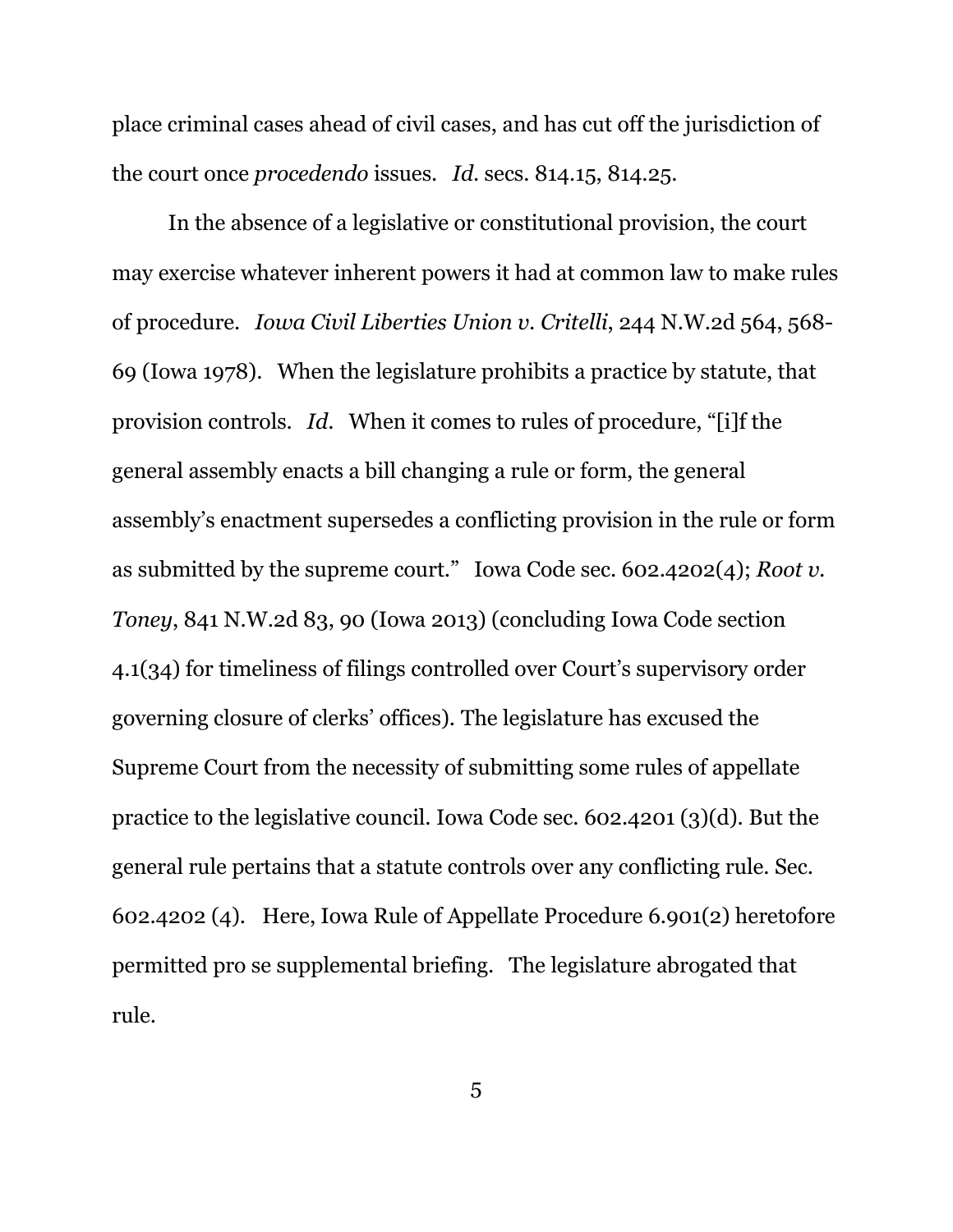6. Hrbek claims that applying section 822.3B to him denies him due process. He does not identify whether he believes procedural or substantive due process is violated. But, in any event, all "statutes are cloaked with a presumption of constitutionality." *State v. Hernandez-Lopez*, 639 N.W.2d 226, 233 (Iowa 2002). To invalidate a statute, the "challenger bears a heavy burden" and "must prove the unconstitutionality beyond a reasonable doubt." *Id.* Specifically, Hrbek "must refute every reasonable basis upon which the statute could be found to be constitutional." *Id.* (internal citation and quotation marks omitted). Under the Iowa or Federal Constitution, the analysis is the same. *Hernandez-Lopez*, 639 N.W.2d at 237. "The federal and state Due Process Clauses are nearly identical in scope, import and purpose, and our analysis in this case applies to both claims*." Id*. "[A] State is not required by the Federal Constitution to provide appellate courts or a right to appellate review at all." *Griffin v. Illinois*, 351 U.S. 12, 18 (1956); *State v. Olsen*, 162 N.W. 781, 782 (Iowa 1917). "In all cases, civil and criminal appeal procedures are the creatures of the constitution or statutes within the jurisdiction, and where civil appeals are permitted, due process and equal protection of the law require only that the right to lodge such an appeal be available to all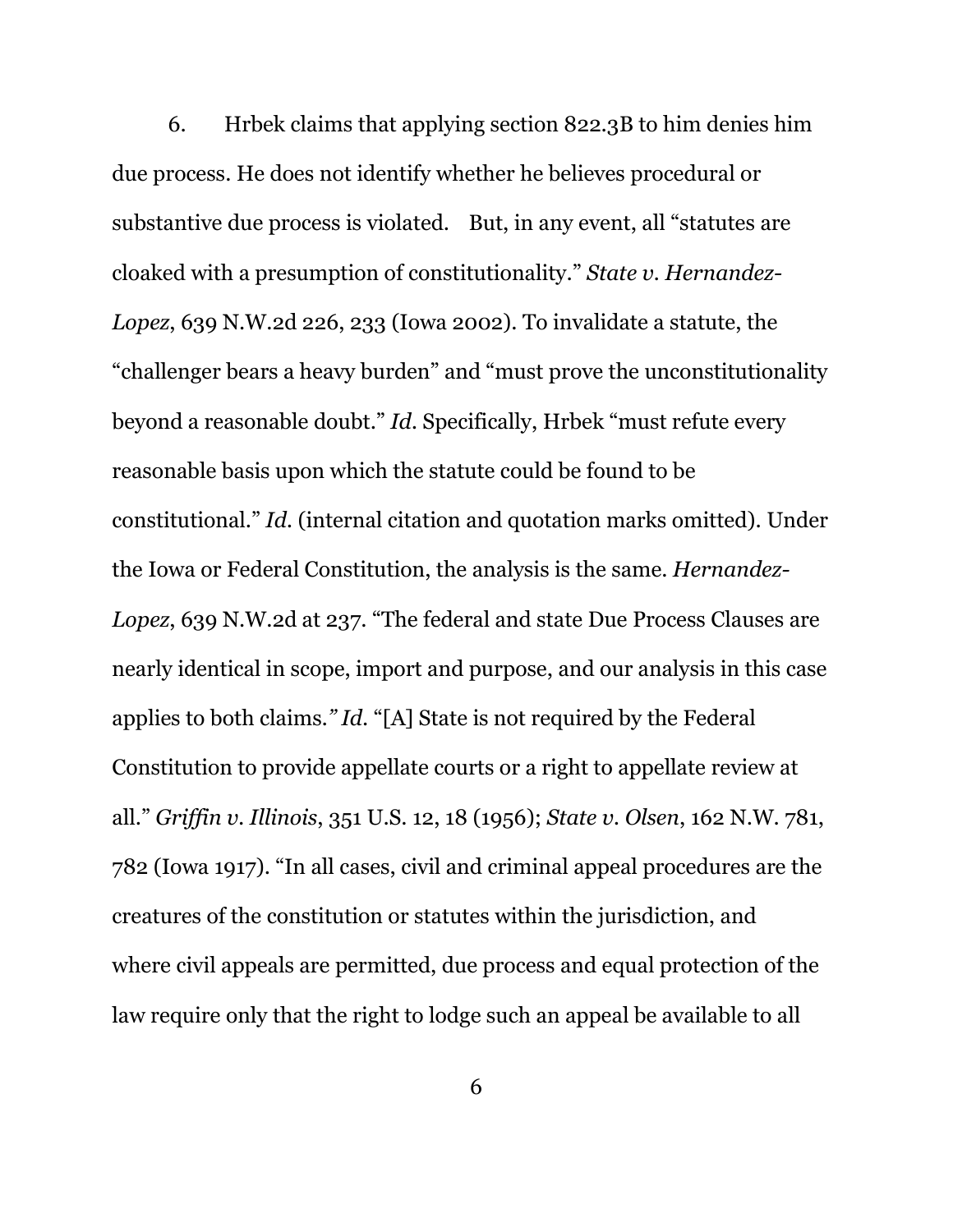parties to any given controversy." *State ex rel. Caulk v. Nichols*, 267 A.2d 610, 612 (Del. Super. Ct. 1970), *aff'd,* 281 A.2d 24 (Del. 1971). Due process does not require a State to provide an appellate system. *Ortwein v. Schwab*, 410 U.S. 656, 660 (1973). Further, the due process clause does not guarantee to the citizen of a state any particular form or method of state procedure. W*einer v. State Dep't of Roads*, 179 Neb. 297, 299, 137 N.W.2d 852, 854 (1965).

 This court has recognized in Iowa the right of appeal is statutory and not constitutional: "The right of appeal is not an inherent or constitutional right. The Legislature may give or take it away at its pleasure. In other words, the permission to appeal is a gratuity, and the Legislature has the right to say upon what terms and conditions it will grant this right." *Van Der Burg v. Bailey*, 207 Iowa 797, 223 N.W. 515, 516 (1929). Hrbek has no due process right to appeal at all and the right he has been given by statute is subject to the condition that he cannot file a supplemental brief when he is represented by counsel. Counsel can challenge the statute; the *pro se* brief is unnecessary.

WHEREFORE, the State requests that this court deny Hrbek the permission to file a supplemental *pro se* brief.